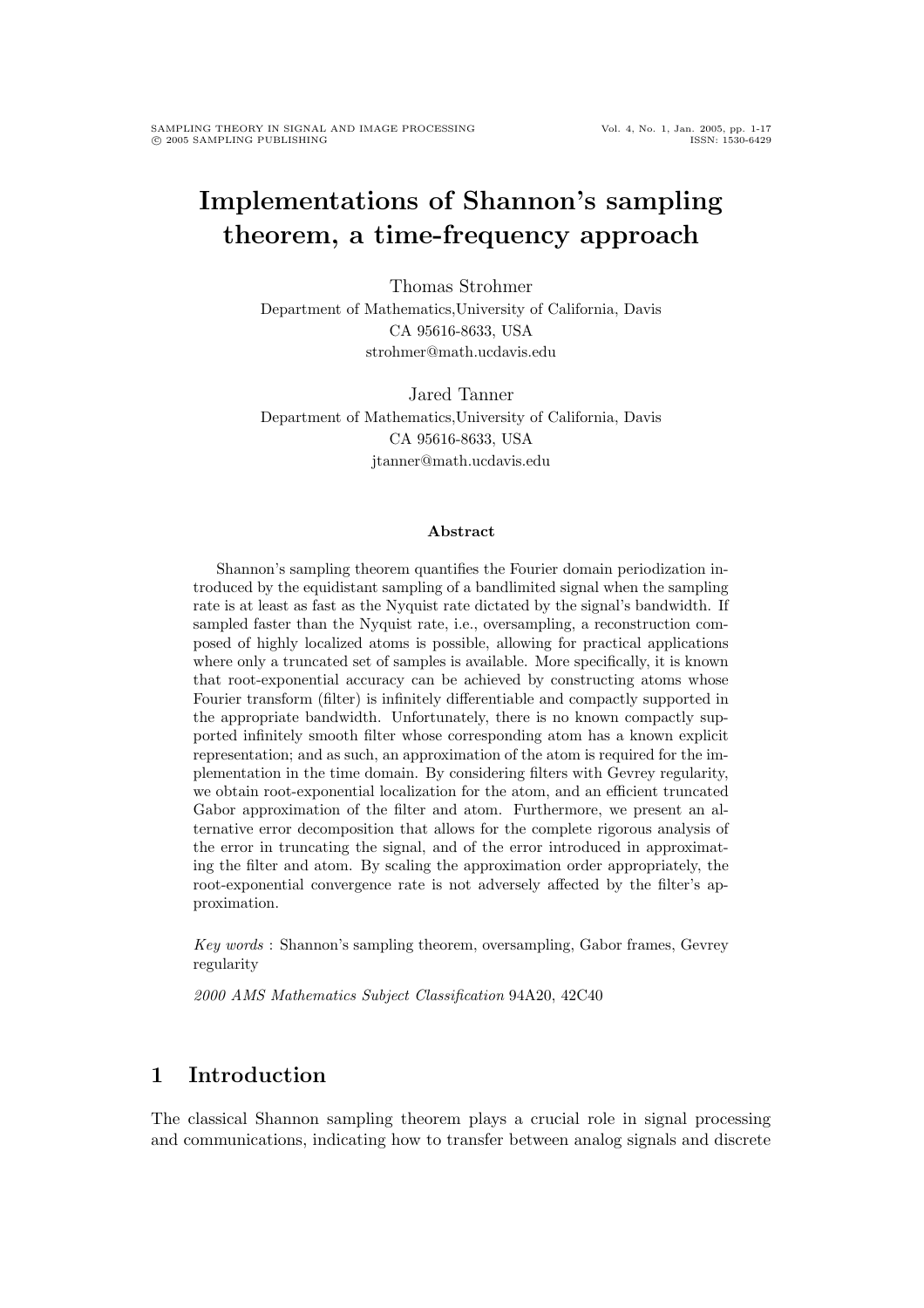sequences  $[29]$ . Shannon's sampling theorem states that if a function<sup>1</sup> belongs to the space of bandlimited functions  $B_{\sigma}$ , i.e.,

$$
f(t) := \frac{1}{\sqrt{2\pi}} \int_{-\sigma}^{\sigma} e^{2\pi iwt} F(w) dw, \qquad F(w) \in L_0^2[-\sigma, \sigma], \tag{1}
$$

then it can be recovered exactly from its equidistant samples

$$
f(t) \equiv \sum_{k=-\infty}^{\infty} f\left(\frac{k}{2\sigma}\right) \frac{\sin(2\pi\sigma t - \pi k)}{2\pi\sigma t - \pi k} := \sum_{k=-\infty}^{\infty} f\left(\frac{k}{2\sigma}\right) \operatorname{sinc}(2\pi\sigma t - \pi k). \tag{2}
$$

Sampling a function in the time domain introduces a periodization in the associated Fourier dual space, where sampling at the rate  $1/2\sigma$  corresponds to a  $2\sigma$  periodization. In equation (2) the reproducing atom (time domain),  $\text{sinc}(2\pi\sigma t-\pi k)$ , removes the periodization introduced by sampling, through the action of its associated filter (Fourier dual space),  $\chi_{[-\sigma,\sigma]}$ , see Figure 1. For this critical, Nyquist sampling rate,  $sinc(\cdot)$  is the unique atom that can be used to remove the periodization.



Figure 1: The dual space representation of a representative signal bandlimited to  $[-\sigma, \sigma]$ , solid. The periodization of the signal in the dual space, dotted, due to sampling at the Nyquist rate  $1/2\sigma$ , and the sinc's dual space representation,  $\chi_{[-\sigma,\sigma]},$ dot-dash.

Although a critical observation, the formulation in equation (2) is unsuitable for practical applications, where only a finite number of samples<sup>2</sup> is available,  $\{f(k/2\sigma)$ 

<sup>&</sup>lt;sup>1</sup>Throughout this paper we will use lower case letters to designate functions in the time domain, and upper case for the Fourier transform of the same function.

<sup>&</sup>lt;sup>2</sup>We concern ourselves with the truncated oversampling of general bandlimited signals possessing complex valued Fourier transforms. Consequently, the signals under consideration do not have any particular symmetry in the time domain as an arbitrary translation,  $f(t - \kappa)$  can be effected by a corresponding dual space modulation,  $\exp(2\pi i \kappa w)F(w)$ . As such, without loss of generality we consider samples centered about the origin,  $t = 0$ , and for expository purposes we detail an odd number of samples, with an even number of samples extending trivially.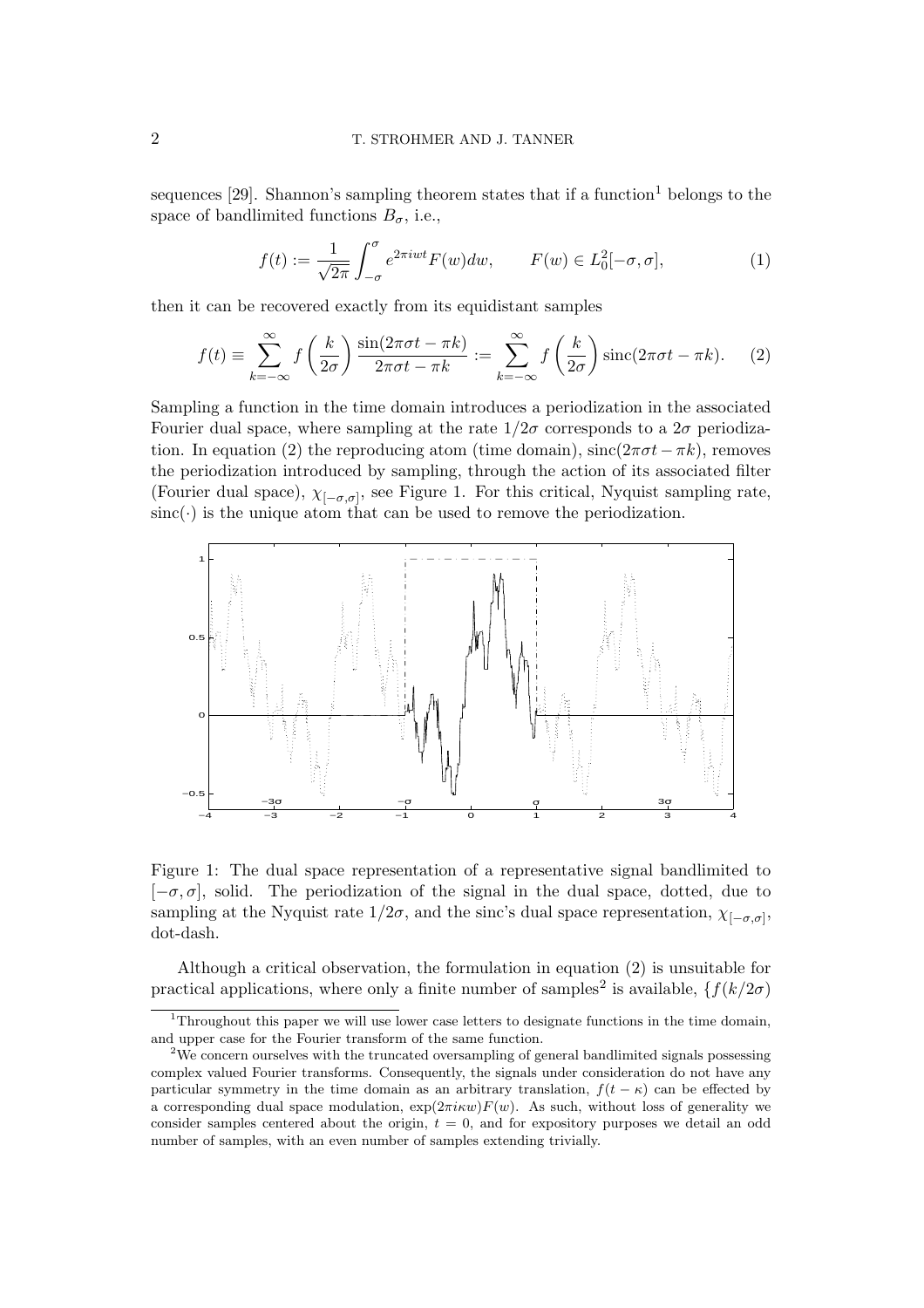$\vert k \vert \leq L$ . For truncated samples the error, classically referred to as the truncation error, is controlled by the atom's localization

$$
\epsilon(t,\sigma,L): = \left| f(t) - \frac{\sqrt{2\pi}}{2\sigma} \sum_{|k| \le L} f\left(\frac{k}{2\sigma}\right) \psi\left(t - \frac{k}{2\sigma}\right) \right|
$$
  
 
$$
\le \frac{\sqrt{2\pi}}{2\sigma} \cdot ||f||_{L_{\infty}} \sum_{|k| > L} \left| \psi\left(t - \frac{k}{2\sigma}\right) \right|.
$$
 (3)

In the case of the classical Shannon sampling theorem, the atom,  $\psi(\tau) := \text{sinc}(\tau)$ , suffers from an unacceptably slow decay,  $\lim_{\tau\to\infty}\psi(\tau) \sim 1/\tau$ , resulting in a first order convergence rate while moving from the sample boundaries,  $\pm L/2\sigma$ , to the interior. Moreover if the samples  $f(k/(2\sigma))$  are replaced by noisy samples  $f(k/(2\sigma)) + \epsilon_k$ , then the corresponding approximation via the cardinal series in (2) may differ significantly from  $f(t)$ , cf. [4].



Figure 2: The signal's dual space representation, solid, and the signal's periodization due to sampling at the rate,  $r/2\sigma$ , for  $r < 1$ , dotted. With the gap between periodization, a smooth filter, dot-dash, can be used to remove the periodization introduced by sampling.

To remedy these problems in applications one usually introduces oversampling: If the bandlimited signal is sampled at a faster rate,  $T := r/2\sigma$  where  $r < 1$ , then the dual space periodization is increased to  $\sigma/r$ , allowing a large family of reproducing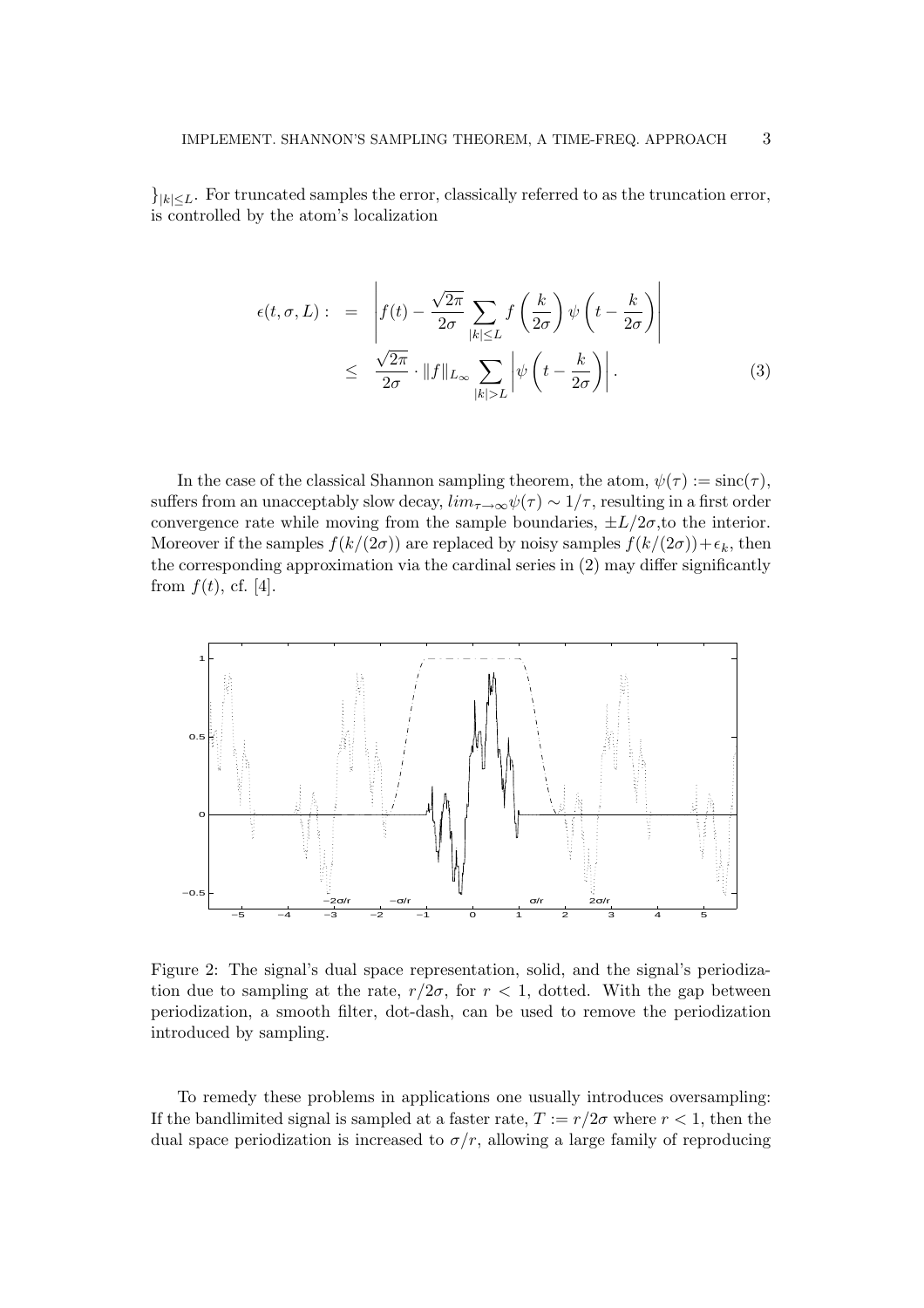filters. Specifically, any function satisfying<sup>3</sup>

$$
\Psi(w) = \begin{cases}\n1 & |w| \le \sigma \\
0 & |w| > \sigma(2 - r)/r =: \Omega \\
\text{anything else,} & \text{else,}\n\end{cases} \Rightarrow \psi \in B_{\Omega}
$$
\n(4)

gives rise to a Shannon-type series expansion

$$
f(t) \equiv \sqrt{2\pi}T\sum_{k=-\infty}^{\infty} f(kT)\,\psi\left(t - kT\right). \tag{5}
$$

For  $r = 1$  the above filter reduces to  $\chi_{[-\sigma,\sigma]},$  and the classical Shannon's sampling theorem. However, for  $r < 1$  a gap is introduced between  $\sigma$  and  $\sigma(2-r)/r$ , allowing for a host of other reproducing filters, including those with a high degree of regularity, see Figure 2.

Asymptotically the atom's localization is reflected in the filter's smoothness; consequently, the filter's regularity controls the convergence rate of the truncation error, (3). By constructing infinitely differentiable filters with precise regularity estimates, we obtain root-exponential accuracy for the approximation of a bandlimited signal, as the point to be approximated moves from the sampling boundary,  $\pm LT$ , to the interior, Section 2. Unfortunately, unlike classical finite regularity filters, such as the raised cosine, which have a closed form expression for their corresponding atoms; to the authors' knowledge, there is no known infinitely differentiable filter who's atom allows an explicit closed form expression. As such, we introduce an efficient exponentially accurate Gabor approximation to infinitely differentiable filters, which allows for explicit representations in both the time and Fourier dual space. Furthermore, we present an alternative error decomposition that allows for the complete rigorous analysis of the error in truncating the signal, and of the error introduced in approximating the filter and atom, Section 3. A direct numerical comparison of a classical finite regular filter, and our infinitely smooth filter, illustrates superior convergence in the interior of the samples, and a similar error near the sampling boundaries, Section 4. By adaptively scaling the filter's Gabor approximation order with the distance from the point to be recovered and the sampling boundaries,  $LT - |t|$ , the filter's approximation does not adversely affect the overall convergence rate. However, before proceeding, we briefly describe one of a variety of applications where high order accuracy is of importance.

### 1.1 Oversampling and channel estimation in communications

Channel estimation and equalization in wireless communications is an example where the problem of reconstructing an oversampled bandlimited signal from its samples

<sup>&</sup>lt;sup>3</sup>It has been noted in [16] that the reproducing property is somewhat less strict than as stated in equation (4), in that the filter need not be zero for all  $|w| \ge (2 - r)/r$ . Rather, the reproducing property is satisfied if the filter is one for  $|w| \leq \sigma$ , and zero at the points where the periodic extension of the signal's dual representation is non-zero. However, this added flexibility can not increase the regularity of the filter, or decrease its regularity constants; and as such, can not improve the asymptotic convergence rate. Although this added flexibility can be used to increase the atom's immediate localization about the origin, it introduces substantial peaks away from the origin, [16], decreasing the overall convergence rate.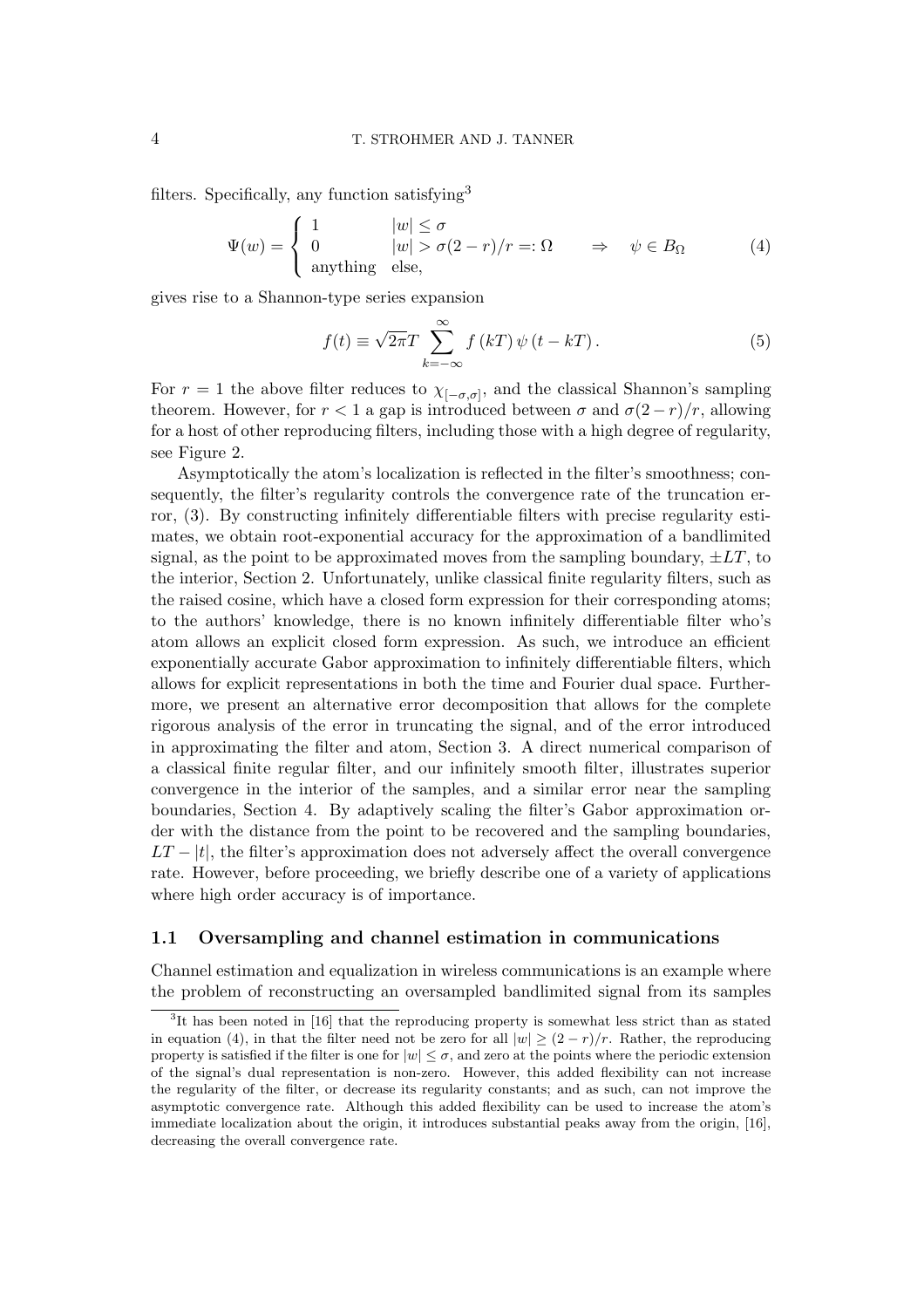plays an important role. Data transmission over wireless channels is impaired by multipath propagation [24], where the signal sent from the transmit antenna arrives at the receive antenna via multiple propagation paths, due to reflections from the ground and surrounding structures.

If the transmitter and receiver are not moving the channel is essentially a timeinvariant system and can be modeled as convolution operator. More precisely, let  $f \in B_{\sigma}$  be the transmitted signal in a single-carrier communication system<sup>4</sup>, i.e., f is of the form

$$
f(t) = \sum_{k \in \mathbb{Z}} c_k \psi(t - kR),\tag{6}
$$

where  ${c_k}_{k \in \mathbb{Z}}$  are the data to be transmitted,  $\psi \in B_{\sigma}$  is called the pulse shaping function, and  $R \leq \sigma$  is referred to as transmission rate. The received signal g can be written as

$$
g(t) = \int_{-\infty}^{+\infty} f(s)h(t-s) \, ds + \eta(t),
$$

where h is the impulse response of the channel and  $\eta$  represents additive Gaussian white noise [24].

The process of removing the interference caused by multipath propagation is referred to as equalization. We do not go into detail about the various kinds of equalizers, the interested reader may consult [24] and the references therein. In many equalization methods one solves a system of equations  $Ax = y$ , where the entries of the matrix A are samples of h and x and y are vectors containing samples of f and q. The impulse response h can be estimated at the receiver by sending pilot signals (ideally a delta-distribution, practically a so-called pseudo-noise signal of the same bandwidth as the transmitted signal) before the actual data transmission. The receiver first performs an analog anti-alias filtering of the pilot signal (i.e., a projection onto  $B_{\sigma}$ ), and then samples the filtered signal at Nyquist rate or higher, to form an estimate of  $h$ . The error due to additive white noise can be greatly reduced by oversampling as well as by averaging over several such estimates.

Ideally the receiver would sample h at times  $t = \{kR\}_{k\in\mathbb{Z}}$  and the samples  $h(kR)$ would be sufficient for a successful equalization. However in practice the transmission rate is often independent from the sampling clock at the receiver [10]. Thus we may sample h at times  $\{kR_s\}_{k\in\mathbb{Z}}$  instead, where the ratio  $R/R_s$  is assumed to be irrational. Hence we have to interpolate h at nodes  $\{kR\}_{k\in\mathbb{Z}}$  from its oversampled values taken at times  $\{kR_s\}_{k\in\mathbb{Z}}$ . In theory such an interpolation can be carried out exactly by means of Shannon's sampling theorem; however, in practice one has to work with a finite number of samples, which means we can only compute an approximate interpolation of h from its samples  $\{kR\}_{|k| \leq L}$ .

Due to the truncation error introduced during the interpolation of  $h$  the entries of A are not known exactly. Therefore we are dealing with a perturbed matrix  $A := A + E$ , where E represents the perturbation caused by the truncation error. The role of this perturbation error becomes significant if the channel experiences so-called

<sup>&</sup>lt;sup>4</sup>The restriction to single-carrier systems is just for convenience, the described problem is similar in multi-carrier systems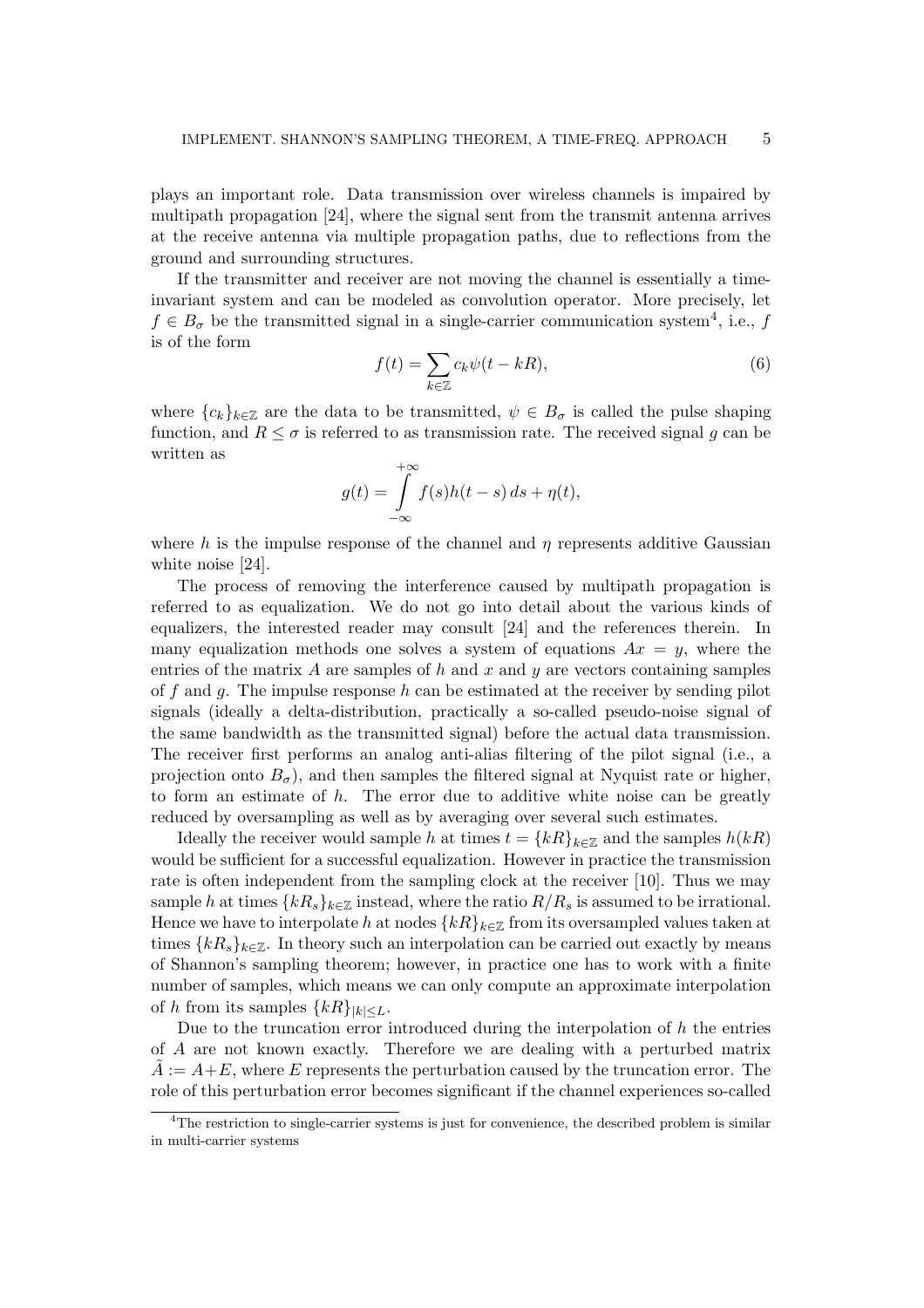deep fades, which in turn means that  $||A^{-1}||$  will be large (if A is invertible at all). Standard error estimates for perturbed linear systems tell us that the amplification of the error in the solution depends on the quantity  $||A^{-1}|| \cdot ||E||$ , cf. [15]. Therefore it is important to make  $||E||$  and thus the truncation error as small as possible. This is where the highly localized reconstruction methods proposed in this paper come into play for this application.

# 2 Oversampling and Localization

The time domain localization of an atom,  $\psi(\cdot)$ , is reflected in the regularity<sup>5</sup> of its corresponding filter,  $\Psi(\cdot)$ ,

$$
|\psi(t)| \le (2\pi t)^{-s} \|\Psi\|_{C^s} \cdot \frac{2\Omega}{\sqrt{2\pi}} \quad \forall s, \qquad \psi \in B_{\Omega} \tag{7}
$$

where  $\|\Psi\|_{C^s} := \|\Psi^{(s)}\|_{L^\infty}$ .

Consequently, convergence is gained at the polynomial rate<sup>6</sup>

$$
\epsilon(t, L, T) \leq Const \cdot (LT - |t|)^{1 - s} (2\pi)^{-s} \|\Psi\|_{C^s} \cdot \left(\frac{\Omega}{\sigma}\right), \quad s \geq 2 \tag{8}
$$

as t passes from the boundary,  $\pm LT$ , to the interior, where  $T := r/2\sigma$ .

Rather than improving the atom's localization by increasing its corresponding filter's regularity, attempts have been made to construct highly localized atoms by maximizing the atom's local amplitude,  $\int_{-R}^{R} \psi^2(t) dt / \int_{-\infty}^{\infty} \psi^2(t) dt$ . However, such approaches have resulted in discontinuous filters [22] and atoms which do not decay globally [16]. A much more successful approach for polynomial order filters is to minimize the filter's regularity constant,  $\|\Psi\|_{C^s}$ . The classical raised cosine is such a filter [24],

$$
\Psi_{rc}(w) = \begin{cases}\n1 & |w| \le \sigma \\
0 & |w| > \sigma(2-r)/r \\
\frac{1}{2}(1 + \cos\left(\frac{\pi}{2}\left(\frac{r}{1-r}\right)\left(\frac{w}{\sigma} - 1\right)\right) & \sigma < w < \sigma\frac{2-r}{r} \\
\frac{1}{2}(1 + \cos\left(\frac{\pi}{2}\left(\frac{r}{1-r}\right)\left(\frac{w}{\sigma} + 1\right)\right) & -\sigma > w > -\sigma\frac{2-r}{r}\n\end{cases}
$$
\n(9)

where the bounded regularity constants are given explicitly by  $\|\Psi\|_{C^1} = \frac{1}{2}$  $rac{1}{2} \left( \frac{T}{2(1 - )^2} \right)$  $\frac{T}{2(1-r)}$ and  $\|\Psi\|_{C^2} = \frac{1}{2}$  $rac{1}{2} \left( \frac{T}{2(1 - )^2} \right)$  $\frac{T}{2(1-r)}\big)^2.$ 

When a comparatively small number of sampling points is taken, low regularity constant polynomial order methods give extremely good reconstructions. However, when a larger number of samples is available, atoms with significantly improved asymptotic localization can be achieved by constructing infinitely regular filters,  $\Psi \in C_0^{\infty}$ . It should be noted that for infinitely differentiable functions, the optimal bound in equation  $(7)$  is not necessarily obtained for large s, as the regularity

 $5$ This is achieved by s integration by parts, where the derivatives are transfered onto the filter.

<sup>&</sup>lt;sup>6</sup>If the underlying filter possesses  $\|\Psi\|_{C^{s+1}} < \infty$ , then the below bound can be tightened by one order of  $(LT - |t|)$  to the rate  $(LT - |t|)^{-s}$ , [12].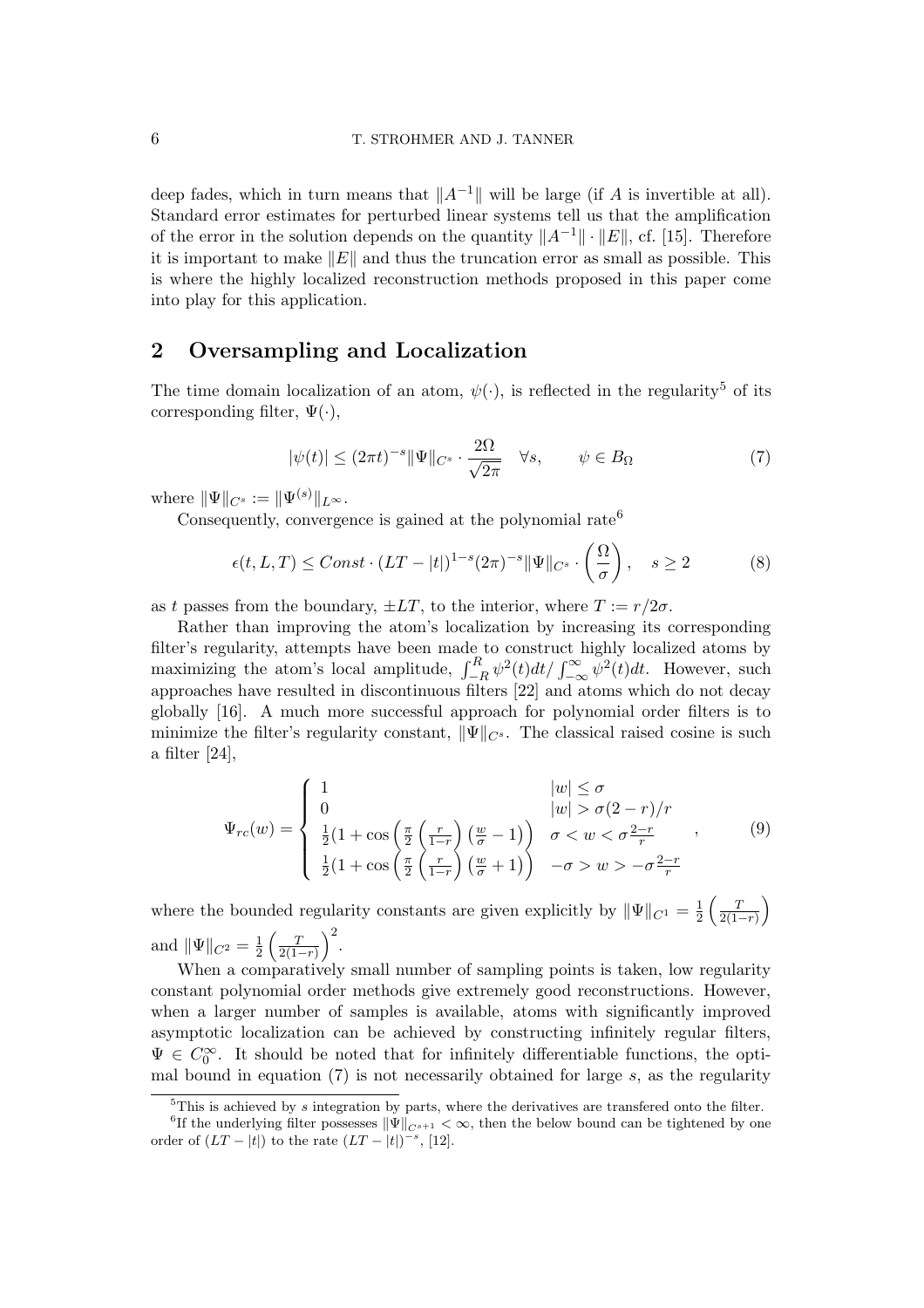constant  $\|\Psi\|_{C^{s}}$  grows rapidly in s. Rather, for functions where precise regularity estimates are known, the optimal s can be determined, resulting in an exponential decay without necessarily large constants. These claims will be realized in the numerical experiments presented in Section 4, contrary to assertion in [3] where it is claimed that the increased regularity does not improve numerical convergence. In a direct numerical comparison with the raised cosine filter, our infinitely differentiable filter achieves dramatically superior convergence in the interior of the samples, and quantitatively similar errors near the sampling boundaries.

#### 2.1 Localization and Gevrey regularity

To achieve exponential accuracy and satisfy the reproducing condition, (4) requires a filter which is infinitely differentiable and compactly supported. The natural space for infinitely differentiable compactly supported functions is the Gevrey class<sup>7</sup> which consists of functions satisfying the smoothness bound

$$
\|\rho\|_{C^s} := \|\rho^{(s)}\|_{L^\infty} \leq Const \cdot \frac{(s!)^\alpha}{\eta^s} \Longleftrightarrow \rho \in G^\alpha \tag{10}
$$

where  $\eta$  is a constant independent of s. Incorporating the regularity information in the localization bound  $(7)$  and minimizing over all admissible s, we conclude that Gevrey class filters satisfy a root-exponential localization decay<sup>8</sup>,

$$
|\psi(t)| \leq Const \cdot \sqrt{|t|} \exp(-\alpha (2\pi \eta |t|)^{1/\alpha}), \quad \Psi \in G^{\alpha}, \tag{11}
$$

and root-exponential truncation error

$$
\epsilon(t, L, T) \leq Const_{\alpha, \eta} \exp(-(2\pi \eta (LT - |t|))^{1/\alpha}) \tag{12}
$$

where  $Const_{\alpha,\eta} \sim \eta^{-2} \sum_{l=0}^{q} q! \eta^{l/2}/(q-l)!$ , with q the smallest integer greater than or equal to  $(3\alpha - 2)/2$ .

A similarly localized atom was constructed in [11, 21] by multiplying the sinc function with the inverse Fourier transform of an appropriately dilated  $G^2$  function. Alternatively, such  $G^{\alpha}$  filters can be expressed explicitly in the dual space, such as

$$
\Psi_{G2}(w) = \begin{cases}\n1 & |w| \le \sigma \\
0 & |w| > \sigma(2-r)/r \\
\exp[\beta \cdot (w - \sigma(2-r)/r)^{-1} e^{-(w-\sigma)^{-1}}] & \sigma < w < \sigma \frac{2-r}{r} \\
\exp[\beta \cdot (-w - \sigma(2-r)/r)^{-1} e^{(w+\sigma)^{-1}}] & -\sigma > w > -\sigma \frac{2-r}{r}\n\end{cases}
$$
\n(13)

which is in  $G^2$ , [20].

Although the filter  $\Psi_{G2}(\cdot)$  and the one in [21] result in rapid convergence while approaching the interior,  $|t| \leq LT$ , their associated atoms lack an explicit construction. As a result, to reconstruct the bandlimited signal at an arbitrary point requires

<sup>&</sup>lt;sup>7</sup>Compact support is inconsistent with analyticity,  $G<sup>1</sup>$ , so reproducing atoms can at most be in the space  $G^{\alpha}$ , for  $\alpha > 1$ . The Gevrey class of functions is essentially similar to ultra-differentiable functions, [23].

<sup>&</sup>lt;sup>8</sup>True exponential decay, i.e.,  $\alpha = 1$ , can not be realized, as was shown in the classical paper [2].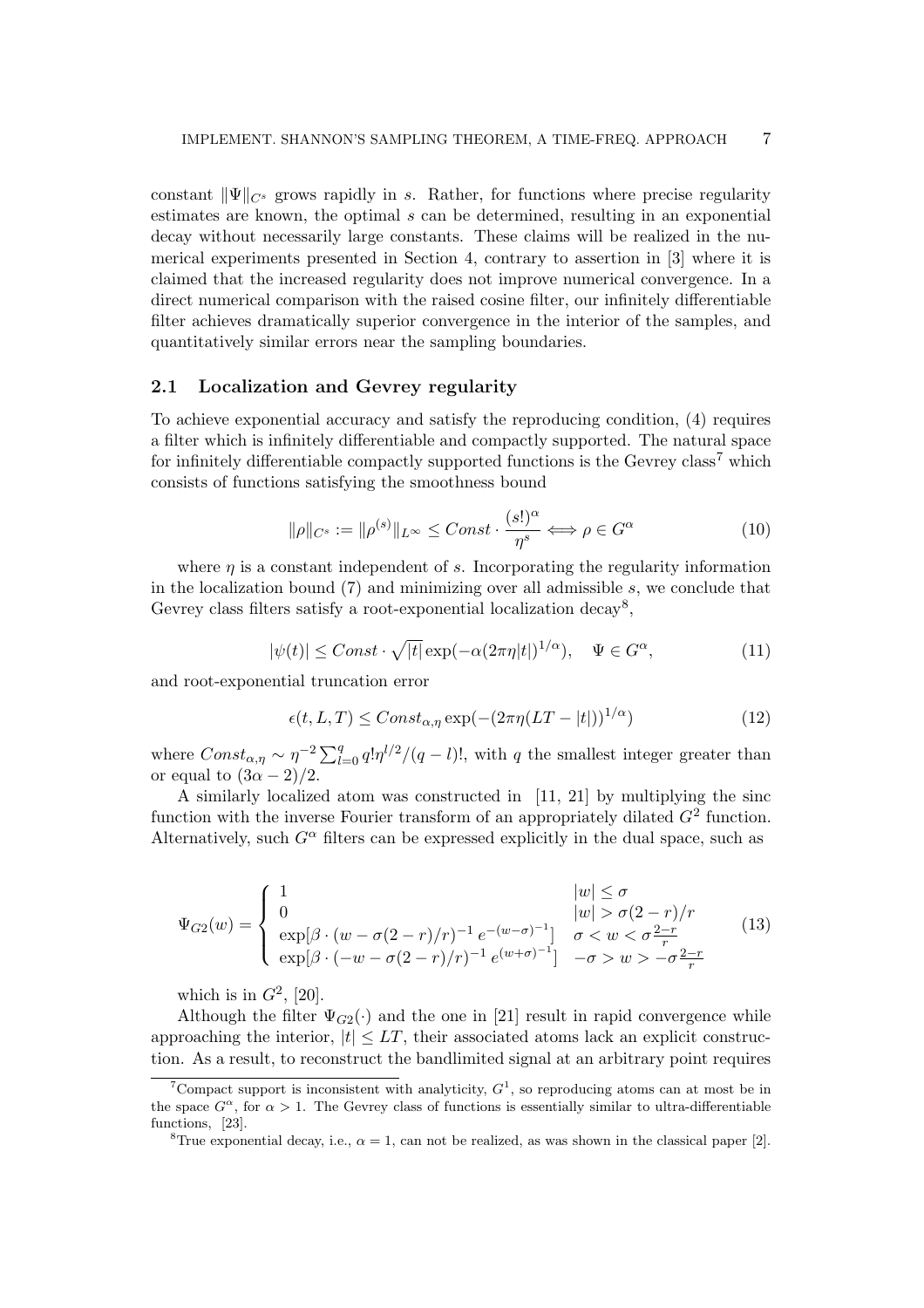the costly implementation of a quadrature evaluation, or a global approximation of the atom, such as the Pade approximation proposed in [21]. In the following section we construct an alternative Gabor approximation well suited to the characteristic shape of filter, and which allows for both an efficient approximation and a rigorous analysis of the overall error introduced in the approximation.

# 3 An implementation with exponential accuracy

Due to the structure of the desired filters, and the need to compute its inverse Fourier transform, we propose a particular Gabor approximation, discussed in section 3.2, as a highly efficient method to construct atoms based upon general  $G^{\alpha}$  regular filters. Furthermore, unlike the Pade approximation, the Gabor decomposition allows a detailed analysis of the error introduced in the filter's approximation. Before proceding in constructing these atoms, we review those properties of Gabor frames which are relevant for our application.

## 3.1 Gabor frames and their time-frequency localization

We briefly review some results about Gabor frames and refer to [13] for details and references. A Gabor system consists of functions of the form

$$
g_{na,mb}(t) = e^{2\pi imbt}g(t-na), \ \ n, m \in \mathbb{Z},\tag{14}
$$

for some window  $g \in L^2(\mathbb{R})$  and  $a, b \in \mathbb{R}$ . The parameters a and b are the time and frequency translation parameters, respectively.

We say that the triple  $(g, a, b)$  generates a *Gabor frame* for  $L^2(\mathbb{R})$ , for given a and b, if there exist constants (frame bounds)  $A, B > 0$  such that

$$
A||f||^2 \le \sum_{n,m \in \mathbb{Z}} |\langle f, g_{na,mb} \rangle|^2 \le B||f||^2,\tag{15}
$$

for any  $f \in L^2(\mathbb{R})$ , where throughout this section we use the usual  $L^2(\mathbb{R})$  inner product. The Gabor frame operator  $S$  is given by

$$
Sf = \sum_{n,m \in \mathbb{Z}} \langle f, g_{na,mb} \rangle g_{na,mb}, \qquad f \in L^2(\mathbb{R}), \tag{16}
$$

and satisfies  $AI \leq S \leq BI$ , where I is the identity operator of  $L^2(\mathbb{R})$ . If  $\{g_{na,mb}\}_{n,m\in\mathbb{Z}}$ is a Gabor frame for  $L^2(\mathbb{R})$ , then any f in  $L^2(\mathbb{R})$  can be written in the form

$$
f = \sum_{n,m \in \mathbb{Z}} \langle f, \gamma_{na,mb} \rangle g_{na,mb} = \sum_{n,m \in \mathbb{Z}} \langle f, g_{na,mb} \rangle \gamma_{na,mb}, \tag{17}
$$

with the *canonical dual frame*  $(\gamma_{na,mb})_{n,m\in\mathbb{Z}}$  given by

$$
\gamma_{na,mb} = e^{2\pi imbt} \gamma(t - na), \ \ n, m \in \mathbb{Z}, \tag{18}
$$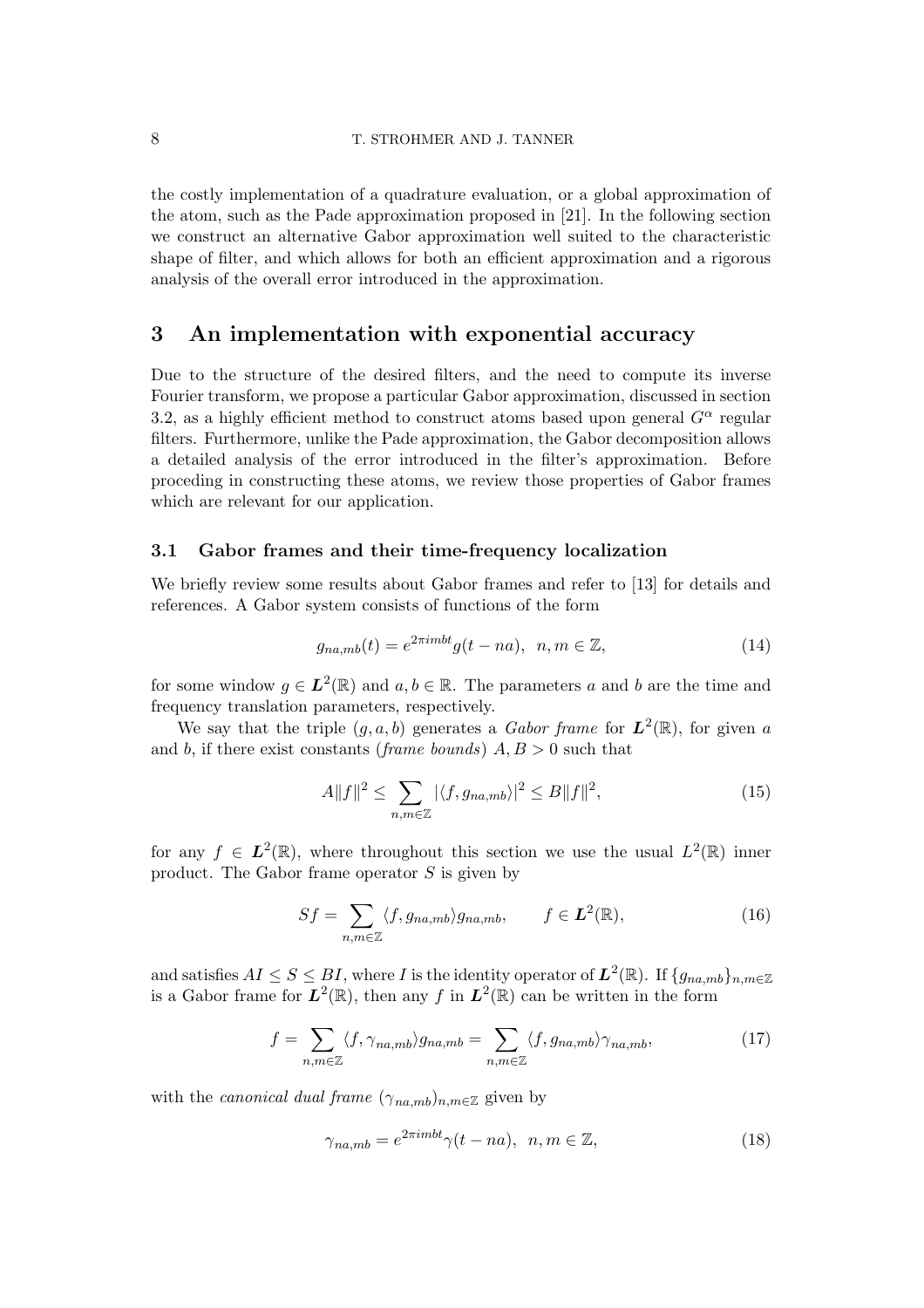where  $\gamma = S^{-1}g$  is referred to as the *canonical dual window*. Gabor frames for  $L^2(\mathbb{R})$ can only exist if  $ab \leq 1$  while Gabor Riesz bases can only exist if  $ab = 1$ . Thus the ratio  $\frac{1}{ab}$  measures the redundancy of Gabor system.

Since one key motivation for considering Gabor frames is to obtain a joint timefrequency localized representation of functions and operators one usually attempts to choose the window  $q$  to be well localized in time and frequency. While the Balian– Low theorem precludes Gabor Riesz bases with good time-frequency localization, it is not difficult to design Gabor frames with excellent localization properties. For instance, if g is a Gaussian or a hyperbolic secant, we obtain a Gabor frame whenever  $ab < 1$ . It is clear that for a truly local time-frequency representation, not only q, but also its dual  $\gamma$  has to be well concentrated in the time-frequency plane. The problem under which conditions  $\gamma$  will inherit the time-frequency decay properties of  $q$  have been studied in detail in, e.g.,  $[8, 14, 17, 27]$ .

For the efficient approximation of  $G^{\alpha}$  filters, we select the Gaussian which is invariant under the Fourier transform defined in equation (1). This particular window and its dual, were investigated extensively by Janssen in [18].

**Proposition 1** Let  $g(t) = 2^{\frac{1}{4}} \exp(-\pi t^2)$  and  $(ab)^{-1} = 2q, q \in \mathbb{N}$ . Then the canonical dual window  $\gamma$  is given by

$$
\gamma(t) = \frac{ab}{\vartheta_3(\pi t/a)} \sum_{k=-\infty}^{\infty} c_k g(t - k/b),\tag{19}
$$

where  $c(y) := \exp(-\pi/2y^2)$ ,

$$
c_k = \frac{\sum_{m=0}^{\infty} (-1)^{m+k} c(b)^{(m+\frac{1}{2})(2|k|+m+\frac{1}{2})}}{\sum_{n=-\infty}^{\infty} (-1)^n (n+\frac{1}{2}) c(b)^{(n+\frac{1}{2})^2}},
$$

and

$$
\frac{1}{\vartheta_3(z)} := \frac{2\sum_{k=-\infty}^{\infty} (-1)^k e^{2ikz} \sum_{m=0}^{\infty} (-1)^m c(a)^{(m+1/2)(2|k|+m+1/2)}}{\sum_{n=-\infty}^{\infty} (-1)^n (2n+1)c(b)^{(m+1/2)(2|k|+m+1/2)}},
$$

with  $\vartheta_3(z) := \vartheta_3(z, c(a))$  denoting the third theta function in the notation of [28]. Furthermore,  $\gamma$  is analytic in the strip  $|\text{Im}(t)| < \frac{\pi}{4d}$  $\frac{\pi}{4a}$ , and decays at the rate,

$$
|\gamma(t)| \le \exp(-\pi|t|/2b). \tag{20}
$$

Equation (19) can be found in Section 6 of [18]. As noted by Janssen [19], the analyticity follows from the fact that the  $1/\vartheta_3(z)$  has its poles exactly at  $(m+1/2)a+$  $(n+1/2)i/2a$ , see [28], Subsec. 21.12.

#### 3.2 An efficient approximation and complete error analysis

Rather than constructing an approximation of the atom directly, as in [21], we construct an approximation to the filter, which allows for an explicit construction of the atom and permits a complete error analysis. From this approach we can view the approximation error in terms of sacrificing the reproducing property in the dual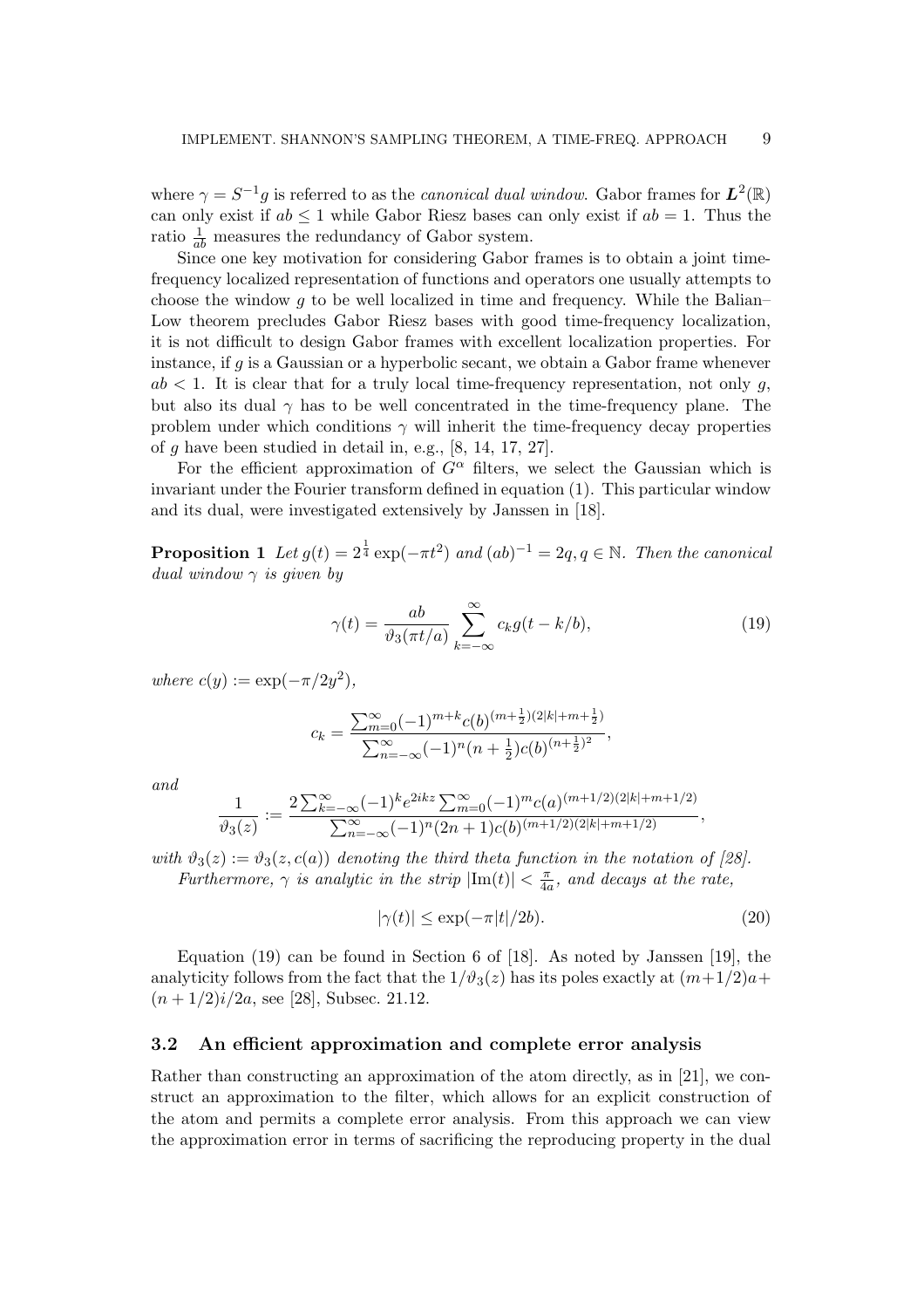space, (4), and adapt the approximation to carefully balance the truncation and reproducing errors.

In practice, only a finite number of sampling points are available and as a result the exact reproducing property of Shannon's sampling theorem is lost. The introduced error is quantified in the truncation error, (3), which we have shown to be root-exponentially small, (11), for the Gevrey-class filters,  $\Psi \in G^{\alpha}$ . By relaxing the reproducing property, we construct a filter that allows for explicit representations of both the filter and its atom. Towards this end we introduce a new error decomposition for the recovery of a bandlimited signal with sampling rate,  $T := r/2\sigma$ , using an arbitrary atom  $\psi(\cdot)$  and its associated filter  $\Psi(\cdot)$ , not necessarily satisfying the reproducing property, (4).

$$
Error(L, t, r) := f(t) - \sum_{|k| \le L} f(kT)\psi(t - kT)
$$

$$
= \left(f(t) - \sum_{k=-\infty}^{\infty} f(kT)\psi(t - kT)\right)
$$

$$
+ \sum_{|k| > L} f(kT)\psi(t - kT)
$$
(21)

The first error component, the reproducing error, exactly vanishes for filters satisfying condition (4), and the second component is the traditional truncation error. With the goal of achieving minimal error in the approximation of the bandlimited signal, there is no reason to enforce the reproducing property, (4). Rather, the filter should be selected to minimize the overall error given in equation (21). Below we illustrate how a truncated Gabor decomposition allows for the explicit construction of both the filter and its associated atom, where the error introduced by truncating the Gabor expansion, is expressed in the reproducing error. We now turn our attention to the construction of such a non-reproducing filter.

To allow for the explicit representation of the filter and its associated atom we compute the Gabor expansion of an arbitrary filter where the synthesis window has a known inverse Fourier transform. Practical implementation will require that only a finite number of Gabor coefficients is used, making this an efficient approach if the analysis window is analytic, allowing the Gabor coefficient decay rate and the filters localization to be similar, as they are both determined by the filters regularity. In particular, root-exponential decay for filters,  $\Psi \in G^{\alpha}$ . To represent the filter and atom as finite combinations of Gaussians, we compute the Gabor coefficients from the Gaussian's canonical dual, equation (19). The resulting filter and atom are then given explicitly by

$$
\Psi_{M,N}(w) := \sum_{|m| \le M} \sum_{|n| \le N} \langle \Psi, \gamma_{na,mb} \rangle \exp(-2\pi imbw) g(w - na)
$$
\n(22)

$$
\psi_{M,N}(t) := \sum_{|m| \le M} \sum_{|n| \le N} \overline{\langle \Psi, \gamma_{na,mb} \rangle} e^{2\pi i m n a b} \exp(-2\pi i n a t) g(t - mb) \quad (23)
$$

where  $g(t) := 2^{1/4} \exp(-\pi t^2)$  is the Gaussian invariant under the Fourier transform defined in equation (1).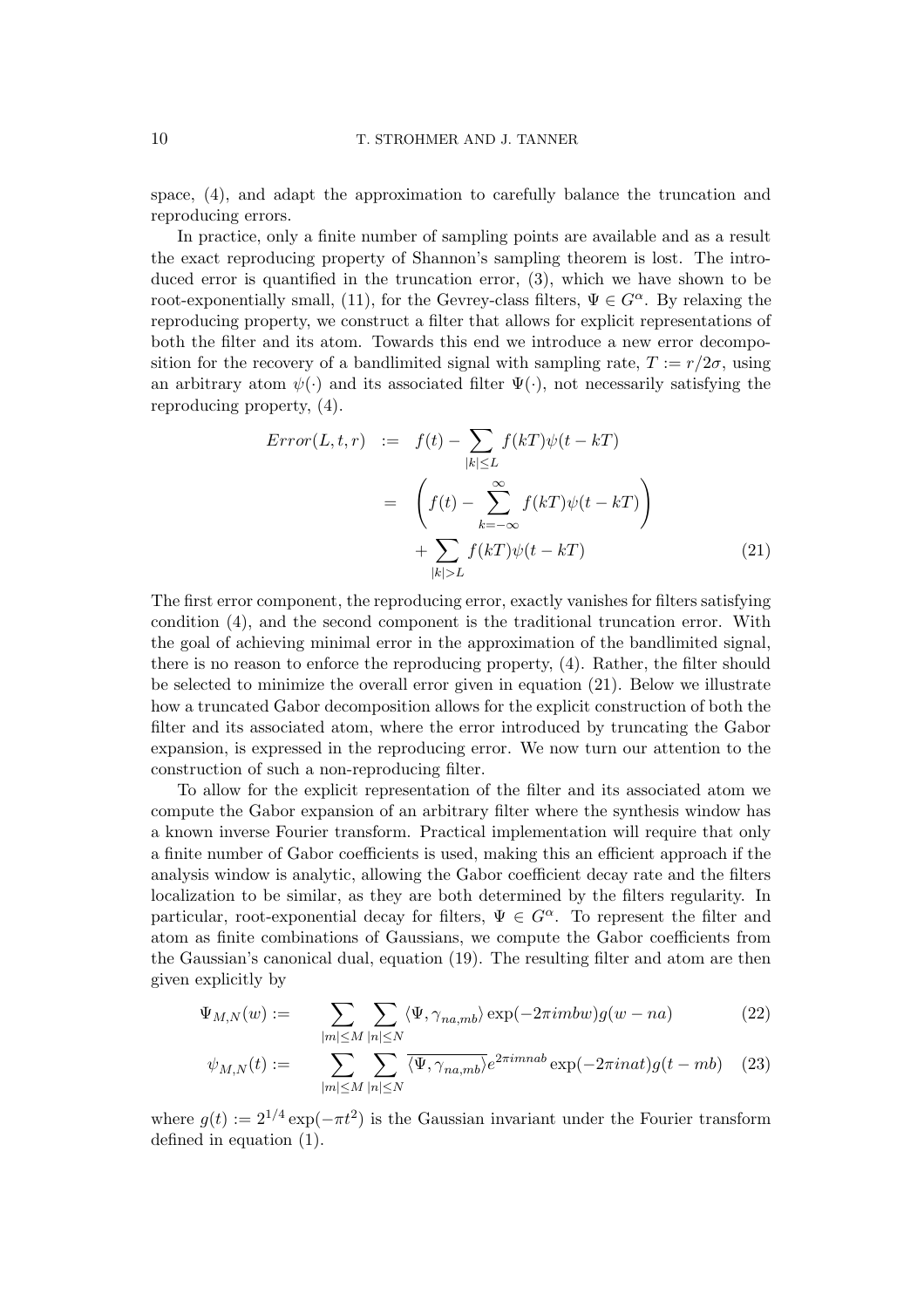As the filter is in  $G^{\alpha}$ , and the canonical dual is analytic, [19], the Gabor coefficients in equations (22,23) decay at the root-exponential rate in the modulation term m. Additionally, as the filter is compactly supported in  $[-\sigma, \sigma]$ , and the Gaussian's dual decays exponentially, equation (20), the coefficients decay exponentially in the translation term, n, once away from the filter, i.e.,  $|n| > \sigma/a$ . More specifically,

$$
\begin{array}{rcl}\n\left| \langle \Psi, \gamma_{na,mb} \rangle \right| & \leq & (2\pi b|m|)^{-s} \|\gamma(t-na)\Psi(t)\|_{C^s} T^{-1} \\
& \leq & Const_{\Omega,b}|m|^{3/2} \cdot e^{-c(|n|+|m|^{1/\alpha})}, \qquad \Psi \in G^{\alpha}[-\Omega, \Omega]\n\end{array} \tag{24}
$$

where  $Const_{\Omega,b} := \Omega \eta^{3/2} b^{3/2} \exp(\pi \Omega/2b) ||\Psi||_{C^0}$  and  $c := min(\pi a/2b, \alpha (2\pi b \eta_{min})^{1/\alpha})$ with  $\eta_{min} := \min(\eta_f, \eta_{\Psi}).$ 

The reproducing error is then given by the truncation of the Gabor expansion,

$$
\left| f(t) - \sum_{k=-\infty}^{\infty} f(kT)\psi_{M,N}(t - kT) \right| \equiv \left| \int_{-\infty}^{\infty} F(w)[\Psi(w) - \Psi_{M,N}(w)]e^{iwt}dw \right|
$$
  

$$
\leq Const \cdot ||F||_{L^{\infty}} \sum_{|m| > M} \sum_{|n| > N} |\langle \Psi, \gamma_{na,mb} \rangle| \qquad (25)
$$

$$
\leq C_{\alpha} \cdot ||F||_{L^{\infty}} e^{-c(N+M^{1/\alpha})} \quad (26)
$$

with  $C_{\alpha} := Const_{\Omega,b} \cdot c^{-1} \sum_{l=0}^{q} q! c^{-l}/(q-l)!$ , where q is the smallest integer greater than or equal to  $\frac{5}{2}\alpha - 1$ .

As the atom is composed of translated and dilated Gaussians, whose amplitude decays root-exponentially in the translation term, and as the Gaussians are only translated to  $\pm 2\pi Mb$ , the atom's localization is given by

$$
|\psi(t)| \leq Const_{\Omega,b} N \begin{cases} \exp(-c|t|^{1/\alpha}) & |t| \leq Mb \\ e^{-cMb} \exp(-\pi(|t| - 2\pi Mb)^2) & |t| > Mb \end{cases}
$$
 (27)

when  $\Psi \in G^{\alpha}$ . Due to the superexponential decay for  $|t| > Mb$ , the composite error is controlled by the reproducing error for points away from the boundary,  $LT - |t| > Mb$ . The above results are summarized in the following theorem.

**Theorem 2** Let  $f(t)$  be a signal bandlimited to  $[-\sigma, \sigma]$ , and  $\Psi(\cdot)$  a filter in  $G^{\alpha}$ satisfying equation (4). The atom  $\psi_{M,N}(\cdot)$ , given in (23) can be used to recover the signal,  $f(t)$ , from its sampled values,  $\{f(kT)\}_{|k| \leq L}$ , where  $T := r/2\sigma$  and  $r < 1$ , with the error bounded by

$$
|Error(L, t, r)| \quad := \quad \left| f(t) - \sum_{|k| \le L} f(kT)\psi_P(t - kT) \right| \tag{28}
$$

$$
\leq C_{\alpha} N \|F\|_{L^{\infty}} \left( e^{-c(N+M^{1/\alpha})} + e^{-c(LT-|t|)^{1/\alpha}} \right) \tag{29}
$$

where c and  $C_{\alpha}$  are defined as before. Moreover, the signal can be recovered at the fractional power exponential rate,  $\exp(LT-|t|)^{1/\alpha}$ , if the number of Gabor coefficients are selected at, at least the rates  $M \sim LT - |t|$  and  $N \sim M^{1/\alpha}$ .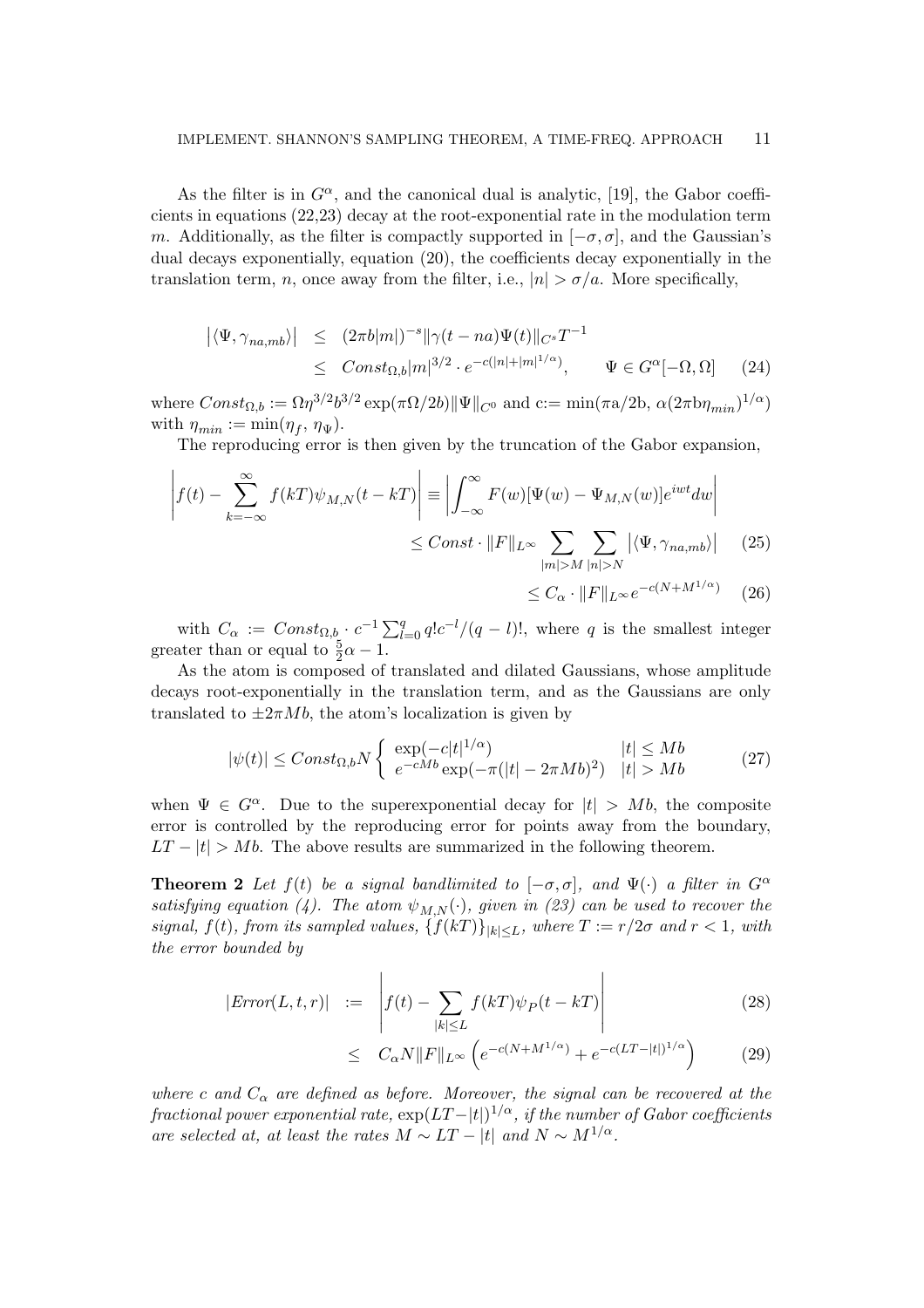# 4 Numerical Experiments

Using highly regular filters,  $\Psi \in G^{\alpha}$ , allows for atoms,  $\psi(\cdot)$ , with exponential localization as seen in equation (11). Consequently, a bandlimited signal,  $f \in B_{\sigma}$ , can be recovered with the exponential accuracy indicated in Theorem 2. We now verify this theorem, and contrast the exponential accuracy to the more common polynomial order accuracy obtained by filters possessing only a finite order regularity. To compare representative filters with finite and infinite regularity, we use the canonical raised cosine filter, (9), and the Gevrey order two filter given in equation (13), respectively.

Much of the success of the raised cosine filter is due to the optimally small first two regularity constants,  $\|\Psi\|_{C^s}$  for  $s = 1, 2$ , which result in rapid initial localization. Infinitely regular filters posses bounded regularity constants for all s, but at the cost of necessarily larger regularity constants for small s. However, a great deal of freedom exists in the selection of  $G^{\alpha}$  regular filters, for example the constant  $\beta$  used in the filter of equation (13). Although there is no closed form solution for the  $\beta$  which minimizes the first regularity constant, a good approximation can be obtained for a large range of oversampling by selecting  $\beta$  such that the filter's points of inflection are at the middle of the region connecting zero and one, i.e.  $\Psi^{(2)}(\pm \sigma/r) = 0$ . As such, for the numerical experiments involving the filter  $\Psi_{G2}$ , we use the  $\beta$  which satisfies this inflection condition

$$
\beta := \frac{(1+2z^2)z}{(1+z)^2}e^{1/z} \quad \text{where } z := \sigma(r^{-1} - 1).
$$

For the approximation of an arbitrary bandlimited signal, we form a test signal whose Fourier transform is composed of one hundred characteristic functions with random complex valued amplitudes normalized to unit  $l_2$  norm; and with random widths and centers, normalized so that the largest magnitude bandwidth is  $\sigma$ . The resulting numerics shown, are characteristic of arbitrary complex valued bandlimited signals. The dual space representation, real portion, of such a function can be seen in Figure 2, which is the signal whose approximation error is shown in Figures 3 and 4. We now illustrate the convergence properties for the implementation described in Theorem 2.

For a given signal, and oversampling rate, Theorem 2 indicates that exponential accuracy is gained as the point to be recovered moves from the sampling boundary to the interior, and as the number of terms in the truncated Gabor decomposition,  $N$  and  $M$ , are increased. Ideally we would like to maximize the lattice dependent value of c given in equation  $(24)$ , however, this requires knowledge of the filter and bandlimited signal's regularity coefficients,  $\eta_{\Psi,f}$ , which are traditionally not known. Alternatively, we use a tiling of the time-frequency plane most appropriate for our Gabor synthesis window. For our synthesis window, we use the Gaussian which is invariant under the Fourier transform and which tiles the time-frequency plane with elements centered at the lattice points, and posseses circular decay in the plane. This suggests we select equal translation and modulation parameters, and for computational robustness a redundancy of two,  $a = b := 2^{-1/2}$ . It should also be noted that the Gaussian's dual,  $\gamma$ , can easily be computed with exponential accuracy as the terms involved in the infinite series decay exponentially, see equation (19), cf. [27]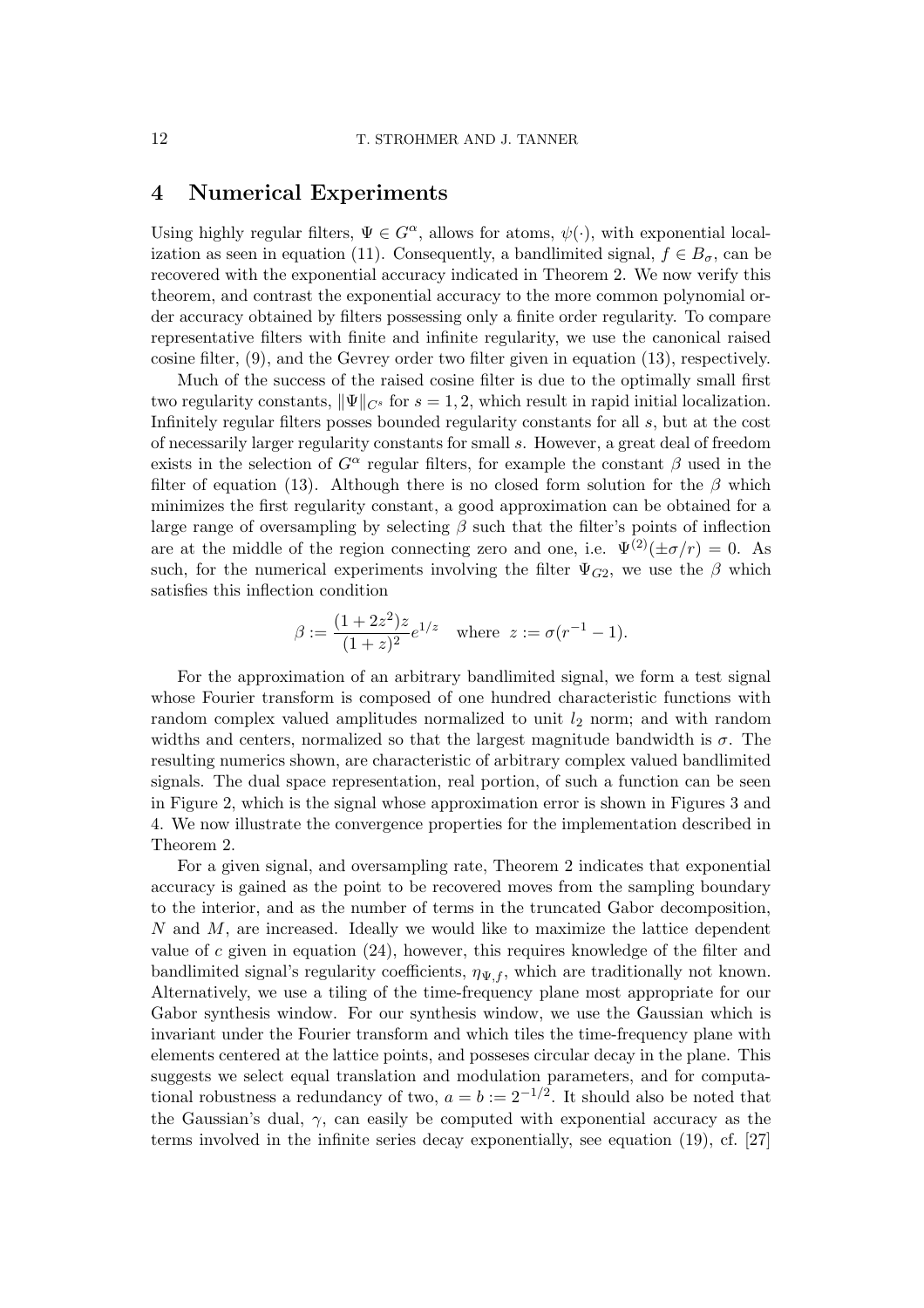for a proof and [25] for details about a fast numerical method to compute  $\gamma$ . Furthermore, the dual need only be computed once, and its stored values used to compute the Gabor coefficients,  $\langle \Psi, \gamma_{na,mb} \rangle$ . For simplified notation we express the filter,  $\Psi_{N,M}$ , as simple  $\Psi_N$ , where M is given by  $M := \text{round}(2^{-1/2}N^2)$  to balance the decay rates in the Gabor decomposition. Figure 3 illustrates the behavior of the error



Figure 3: The  $log_{10}$  of the error in recovering a signal in  $B_1$ , with oversample rate  $r = 0.7$ . Note the log convergence exhibited by the reconstruction using the raised cosine(dotted), as compared to the root convergence obtained by the truncated Gabor expansion  $\Psi_{15}$  of  $\Psi_{G2}$ , (solid). In the interior of the sample,  $|t| \lesssim 30$ , the error is dominated by the reproducing error,  $\|\Psi_{15} - \Psi_{G2}\|_{L^{\infty}} \leq 2.1^{-10}$ , whereas near the boundaries, the error is dominated by the root-exponential localization error, see Theorem 2.

as a function of the distance to the sampling boundaries, and the number of terms in the Gabor decomposition, see Theorem 2. Away from the boundaries,  $|t| \lesssim 30$ , the error is dominated by the reproducing errors introduced in the truncated Gabor decomposition; whereas near the boundaries the error is controlled by the truncation errors.

By balancing the reproducing and truncation errors, as noted in Theorem 2, root-exponential accuracy can be achieved while moving away from the sampling boundaries, by selecting the number of terms in the Gabor decomposition as a function of the distance to the sampling boundaries. Figure 4 illustrates the error for recovering the same bandlimited signal used in Figure 3, but with a spatially adaptive number of Gabor coefficients,  $N := 5 + (LT - |t|)/4$ , and  $M = 2^{-1/2}N^2$ , where 5 is the minimum number of Gabor coefficients needed for a qualitatively accurate approximation of the filter. Figures 3 and 4 illustrate the superior accuracy obtained by using highly regular filters, as indicated in Theorem 2.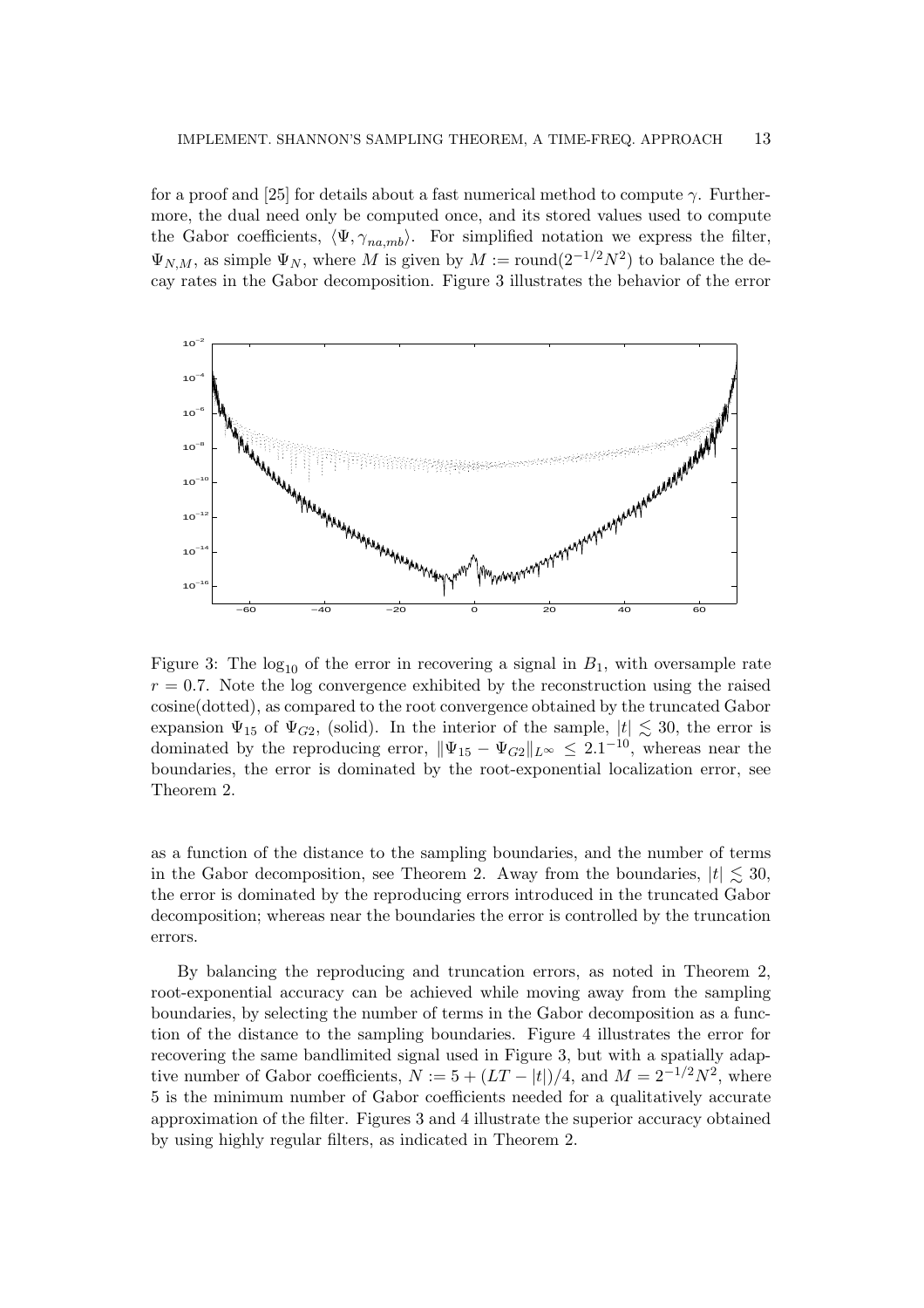

Figure 4: The  $log_{10}$  of the error in recovering a signal in  $B_1$ , with oversample rate  $r = 0.7$ . Note the log convergence exhibited by the reconstruction using the raised cosine(dotted), as compared to the root convergence obtained by the truncated Gabor expansion  $\Psi_N$  of  $\Psi_{G2}$ , (solid), where  $N := 5 + (LT - |t|)/4$ , and  $M = 2^{-1/2}N^2$ . Unlike the error in Figure 3, the root-exponential accuracy is not halted near the interior of the domain, and the similar accuracy near the sampling boundaries is achieved with significantly fewer Gabor coefficients.

# 5 Final remarks

It has been well understood that the oversampling of bandlimited signals allows for the reconstruction with smooth filters, and correspondingly well localized atoms. More precisely that root-exponential accuracy can be achieved with infinitely differentiable filters, [11, 21]. However, such filters have resisted explicit construction of their atoms, and as such practical implementation has been limited. Here we illustrated an efficient Gabor approximation of a large class of smooth filter, and a new error formulation that allows a rigorous analysis of the overall error introduced in the approximation of the atom, as well as the truncation of the samples. Although this implementation does result in root-exponential convergence, it remains computationally intensive to obtain the full reconstruction accuracy, scaling like  $(LT - |t|)^3$ . Even so, as discussed in section 1.1, there are applications that require such high resolution approximations.

With the goal of developing highly localized fast algorithms, future work should consider implementations where the periodization induced by sampling is removed through the direct action of the filter in the Fourier dual space, hence avoiding the construction of an atom. Moreover, we have only considered uniform sampling, since if the sampling geometry can be chosen in advance, uniform sampling is optimal in many applications. However, in several applications, one is confronted with nonuniformly spaced samples, see e.g. [1, 9] for theory and algorithms for the reconstruction of bandlimited functions from nonuniform sampling. The methods developed in [5, 7]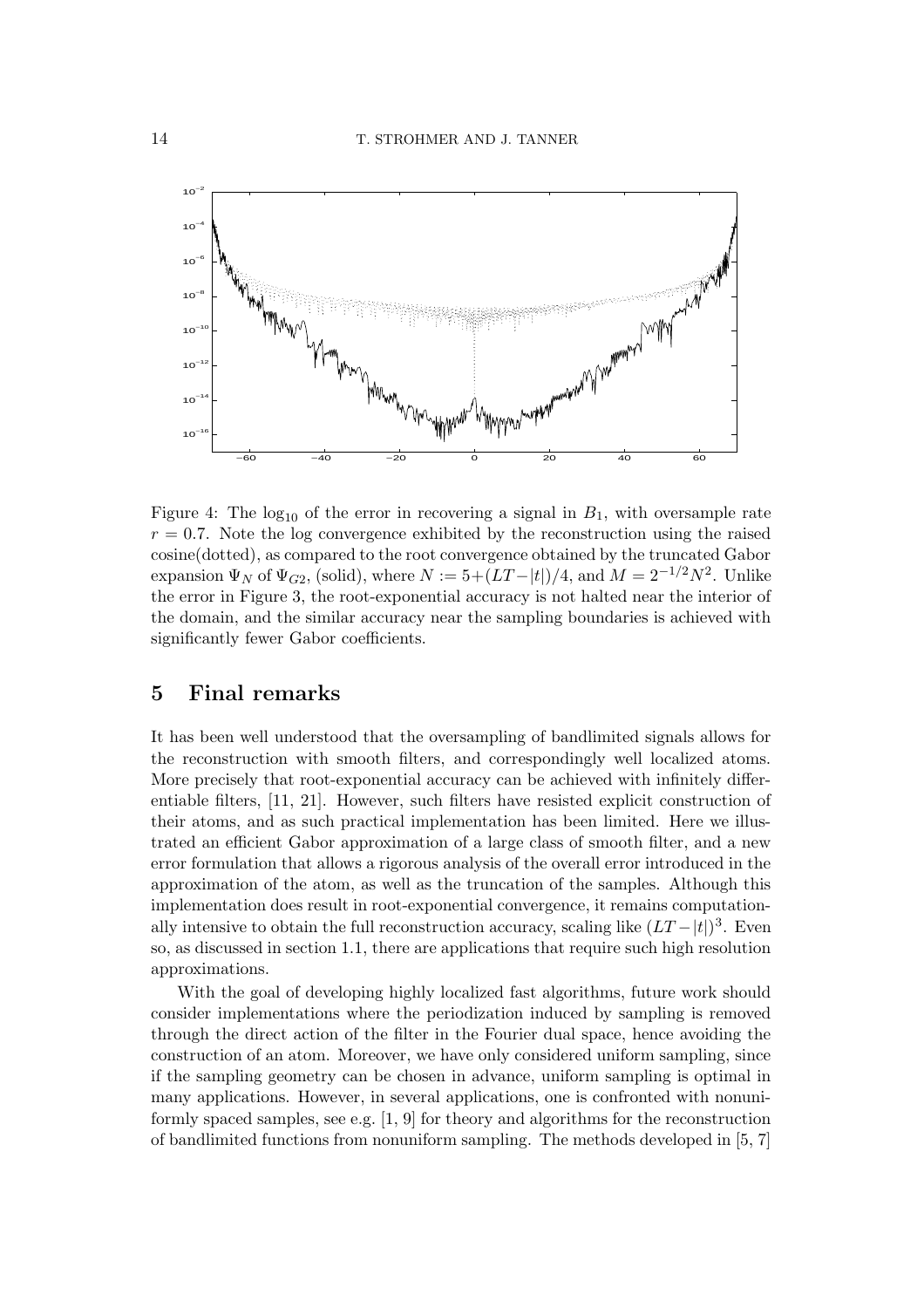are based on the convolution identity  $f = f * \psi$  for  $f \in B_{\sigma}$ , where  $\Psi(\omega) = 1$  for  $\omega \in [-\sigma, \sigma]$  and  $\Psi(\omega) = 0$  for  $|\omega| > \sigma_0$  for properly chosen  $\sigma_0 > \sigma$ . While these methods are highly localized the truncation error analysis given in [6, 7] is based on the unrealistic assumption that in certain steps of the reconstruction all (infinitely many!) samples are available. Unlike for uniform sampling the truncation to finitely many samples can lead to severe instabilities of certain reconstruction methods, as pointed out in [26]. While approximation algorithms based on trigonometric polynomials are stable and fast [26], they do not achieve high convergence rate with respect to truncation error. A natural extension of the work presented in this paper would therefore be to derive a complete truncation error analysis for a highly localized reconstruction method for the case of nonuniform sampling.

#### ACKNOWLEDGEMENT

The authors acknowledge partial support by NSF DMS grant 0208568. J.T. was also partially supported by NSF DMS grants 0135345 (VIGRE) and 9872890. Correspondence: strohmer,jtanner@math.ucdavis.edu.

## References

- [1] John J. Benedetto and Paulo J. S. G. Ferreira, editors, Modern sampling theory. Applied and Numerical Harmonic Analysis, Birkhäuser Boston Inc., Boston, MA, 2001. Mathematics and applications.
- [2] A. Beurling and P. Malliavin, On the closure of characters and the zeros of entire functions, Acta Math., 118:79–93, 1967.
- [3] I. Daubechies. Ten Lectures on Wavelets, volume 61 of Regional conference series in applied mathematics, SIAM, 1992.
- [4] I. Daubechies and R. DeVore, Approximating a bandlimited function using very coarsely quantized data: A family of stable sigma-delta modulators of arbitrary order. Annals of Mathematics, 158:679–710, 2003.
- [5] H. G. Feichtinger and K. Gröchenig, Iterative reconstruction of multivariate band-limited functions from irregular sampling values. SIAM J. Math. Anal., 231:244–261, 1992.
- [6] H. G. Feichtinger and K. Gröchenig, Error analysis in regular and irregular sampling theory, *Applicable Analysis*, **50:**167–189, 1993.
- [7] H. G. Feichtinger and S.S. Pandey, Error estimates for irregular sampling of bandlimited functions on a locally compact abelian group, J. Math. Anal. Appl., 279(2):380–397, 2003.
- [8] H.G. Feichtinger and K. Gröchenig, Gabor frames and time-frequency analysis of distributions, J. Funct. Anal., 146(2):464–495, 1996.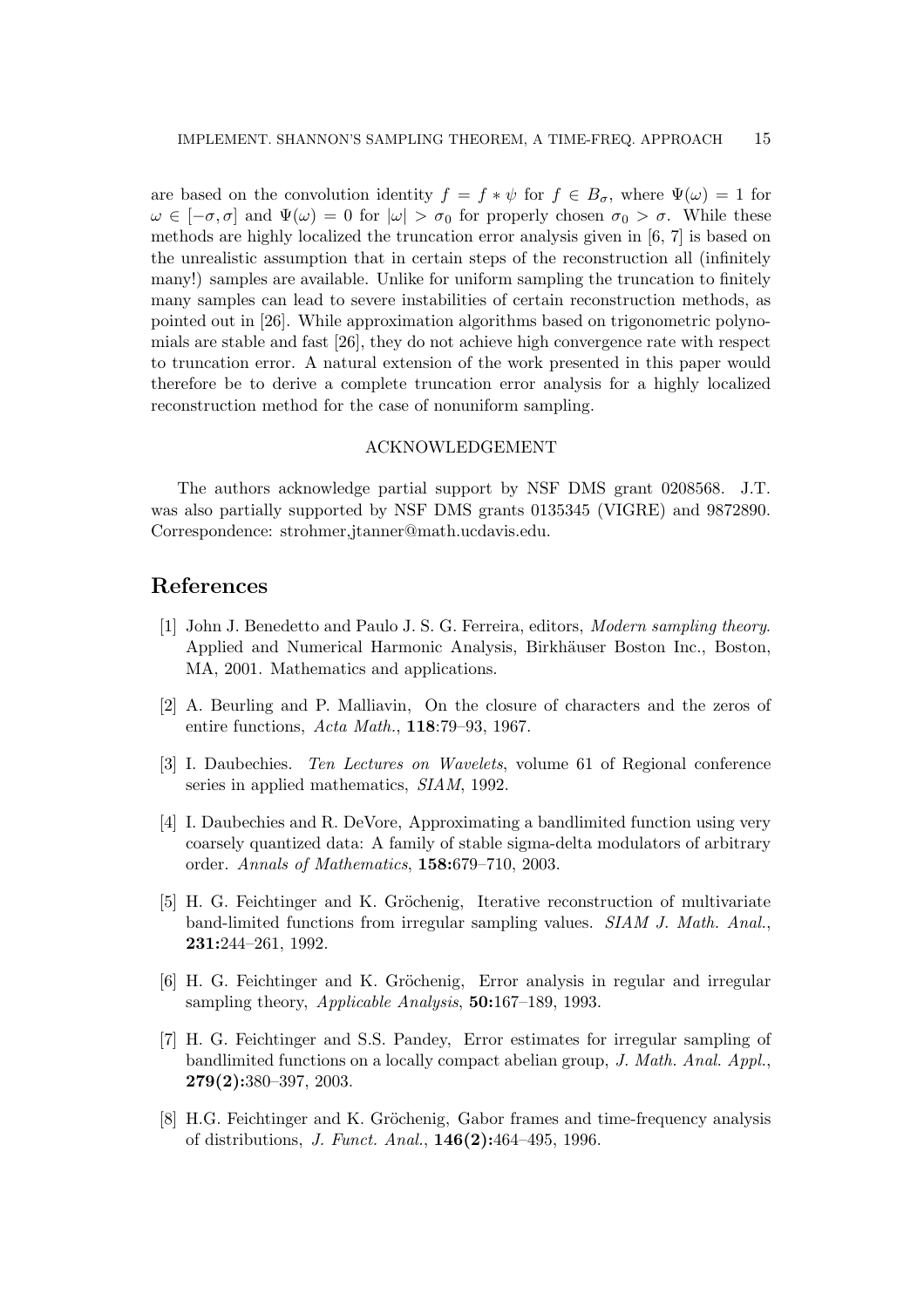- [9] H.G. Feichtinger and K.H. Gröchenig, Theory and practice of irregular sampling, In J. Benedetto and M. Frazier, editors, Wavelets: Mathematics and Applications, pages 305–363. CRC Press, 1994.
- [10] F.M. Gardner, Interpolation in digital modems—part I: Fundamentals, IEEE Trans. Comm., 41(3):501–507, 1993.
- [11] R. Gervais, Q.I. Rahman, and G. Schmeisser, A bandlimited function simulating a duration-limited one, In Anniversary volume on approximation theory and functional analysis (Oberwolfach, 1983), volume 65 of Internat,Schriftenreihe Numer. Math., pages 355–362, Birkhäuser, Basel, 1984.
- [12] D. Gottlieb and S.A. Orszag, Numerical Analysis of Spectral Methods: Theory and Applications, volume 26 of Regional conference series in applied mathematics, SIAM, 1977.
- [13] K. Gröchenig, Foundations of Time-Frequency Analysis, Birkhäuser, Boston, 2001.
- [14] K. Gröchenig and M. Leinert, Wiener's lemma for twisted convolution and Gabor frames, J. Amer. Math. Soc., to appear.
- [15] R.A. Horn and C.R. Johnson, Matrix analysis, Cambridge University Press, Cambridge, 1990. Corrected reprint of the 1985 original.
- [16] S. Huestis, Optimum kernels for oversampled signals, J. Acoust. Soc. Amer., 92:1172–1173, 1992.
- [17] A.J.E.M. Janssen, On rationally oversampled Weyl-Heisenberg frames, Signal Process., 47:239–245, 1995.
- [18] A.J.E.M. Janssen, Some Weyl-Heisenberg frame bound calculations, Indag. Mathem., **7(2):**165–182, 1996.
- [19] A.J.E.M. Janssen, Personal communication, 2003.
- [20] Fritz John, Partial differential equations, volume 1 of Applied Mathematical Sciences, Springer-Verlag, New York, fourth edition, 1991.
- [21] Frank Natterer, Efficient evaluation of oversampled functions, J. Comput. Appl. Math., **14(3):**303–309, 1986.
- [22] R. A. Niland, Optimum oversampling, J. Acoust. Soc. Amer., 86(5):1805–1812, 1989.
- [23] Stevan Pilipović and Nenad Teofanov, Wilson bases and ultramodulation spaces, Math. Nachr., 242:179–196, 2002.
- [24] T.S. Rappaport, Wireless communications: Principles & Practice, Prentice Hall, New Jersey, 1996.